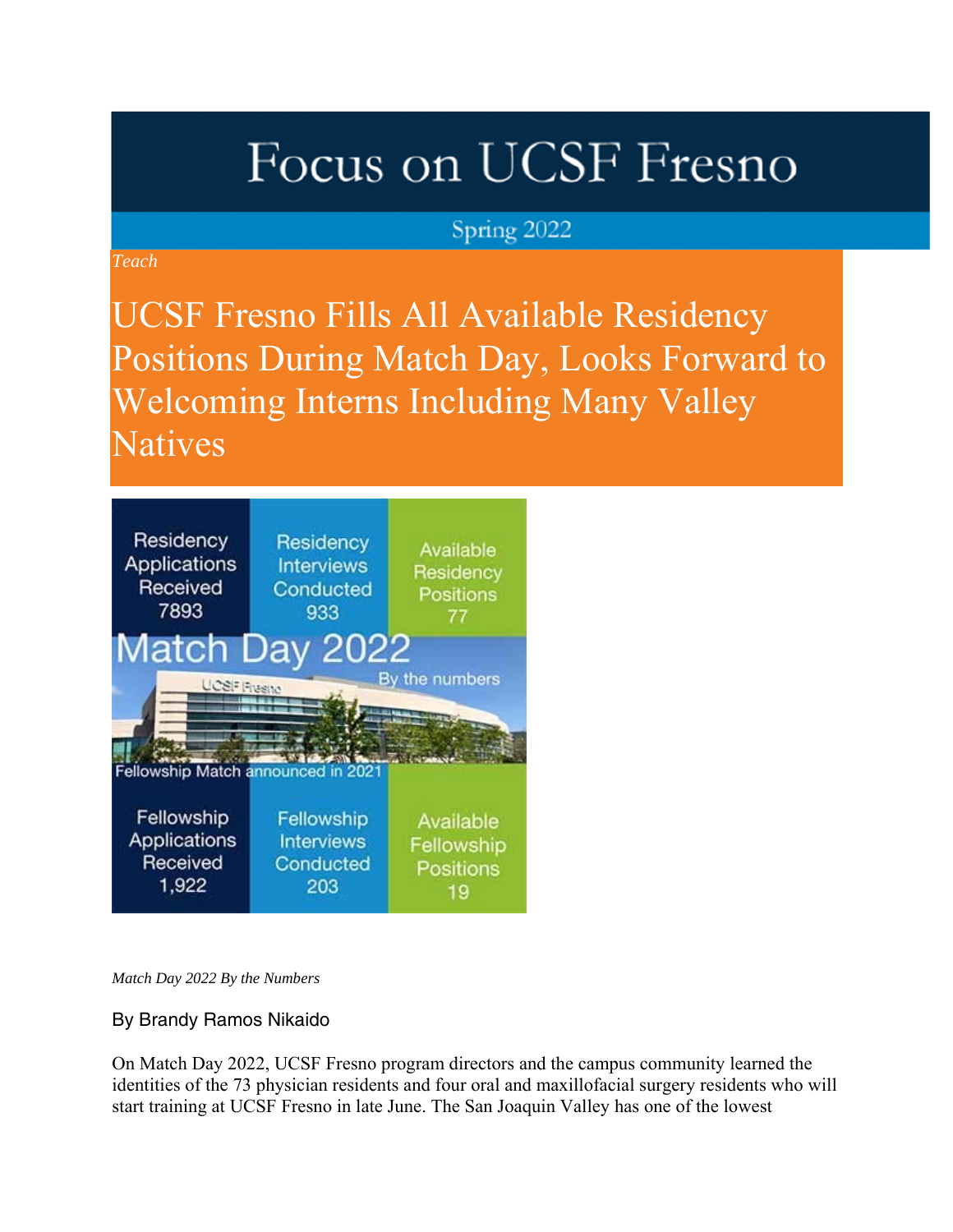physician-to-patient ratios in the state and the region ranks near the bottom in California for health outcomes. Roughly 50% of physicians trained at UCSF Fresno remain in the Central Valley to care for patients, continue their education and teach future physicians. UCSF Fresno aims to recruit, train and retain physicians, especially those with ties to the San Joaquin Valley.

"Our reputation as a regional campus of the consistently top-ranked UCSF School of Medicine continues to grow," said Lori Weichenthal, MD, Associate Dean for Graduate Medical Education at UCSF Fresno. "We filled all available residency training positions for the 16th year in a row. Our focus is on training highly skilled, culturally competent physicians who have the tools to be resilient in the increasingly complex field of health care."

Match Day takes place every year in March and is the time when graduating medical students across the United States, including students in the San Joaquin Valley Program in Medical education (SJV PRIME), receive emails simultaneously that reveal where they will spend the next several years conducting the graduate medical education (residency) necessary to practice medicine in the U.S. It's also the day when residency programs like UCSF Fresno learn the identities of the first-year residents or interns who will join their training programs.

Six SJV PRIME medical students pursued residency programs this year. The students include:

- **Gagandeep Dhugga**is from Livingston, California, and a graduate of UC Davis
- **Kao Houa Vang** is from Fresno, California, and a graduate of UC Berkeley
- **Michael Montoya** is from Visalia, California, and a graduate of UC Merced
- **Harjot Singh-Virk** is from Fresno, California, and a graduate of UC San Diego
- **Tyler Wilson** is from Fresno, California, and a graduate of Fresno State
- **Ka Xiong** is from Merced, California, and a graduate of UC Davis



All six of the SJV PRIME students are staying in California for residency training and to provide much needed care. Four will be staying in the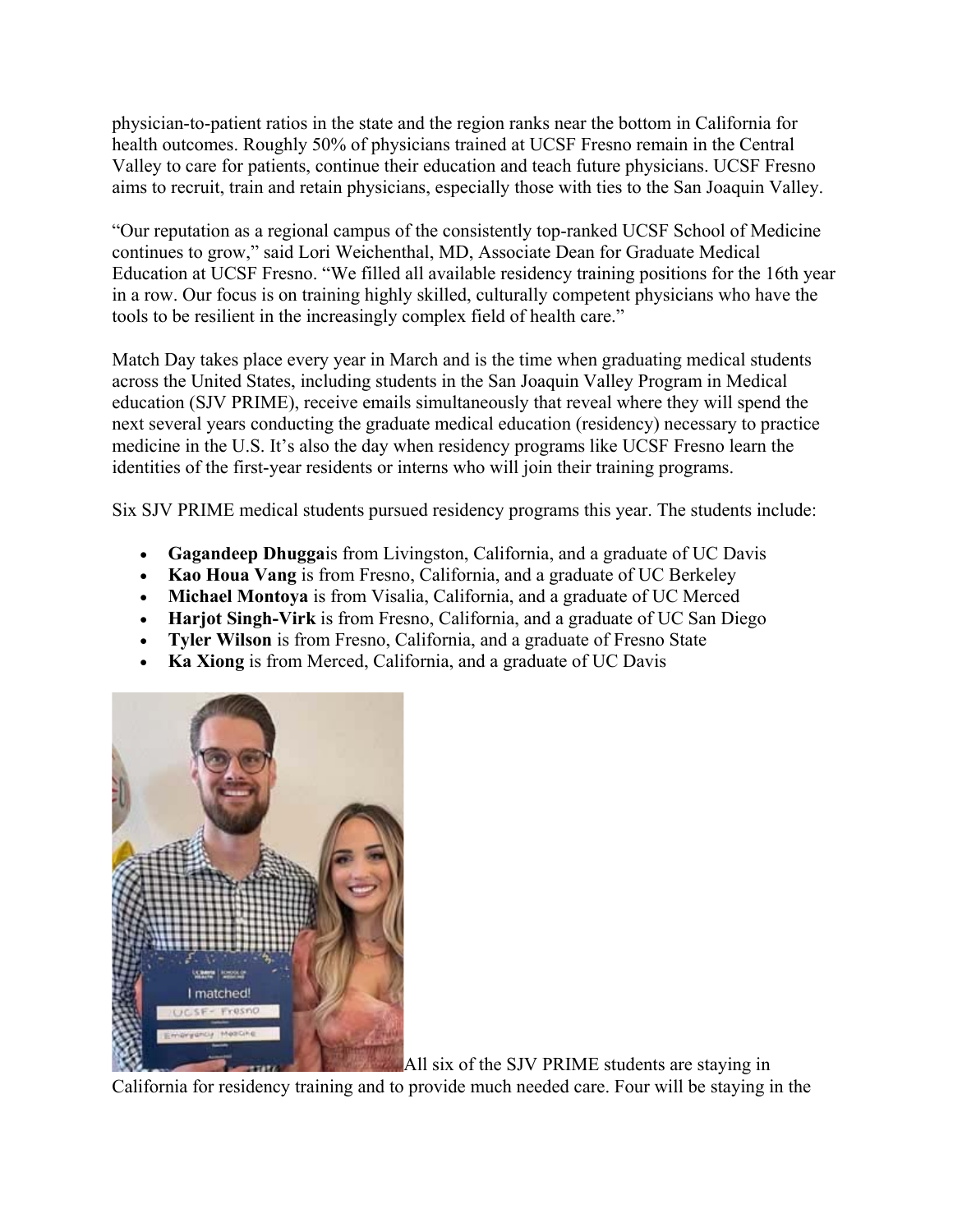Central Valley with one staying on at UCSF Fresno. **Tyler Wilson** matched with the UCSF Fresno Emergency Medicine Residency Program.

"I am beyond excited I get to train to become an emergency medicine doctor in my own community at one of the best EM programs in the country," said Wilson. "I matched at my number one choice and it's truly a dream come true."

"Congratulations to all our SJV PRIME students. It is especially rewarding when SJV PRIME students match with UCSF Fresno," said Kenny Banh, MD, assistant dean for Undergraduate Medical Education. "It allows us to continue training students from the Valley to care for Valley community members."

"Increasing and diversifying the physician workforce and training physicians who come from and understand the Valley communities they serve is imperative to improve health outcomes in the San Joaquin Valley," said Loren I. Alving, director of the UCSF SJV PRIME. "Recruiting, training and retaining physicians for our region is what UCSF SJV PRIME seeks to do."

Medical school graduates typically register with the National Resident Matching Program (NRMP) as part of the Match Day process. The NRMP utilizes a mathematical algorithm to place applicants into residency and fellowship positions. Medical school graduates or interns will then begin residency training at the hospital or program where they "matched. A similar "match" occurs for fellows and sub-specialty training each year in December.

Other medical school graduates from the Valley will be among the interns starting training at UCSF Fresno in June include:



**Carolina Aparicio**, graduated from Michigan State

University College of Human Medicine and matched with the UCSF Fresno General Surgery Residency Program.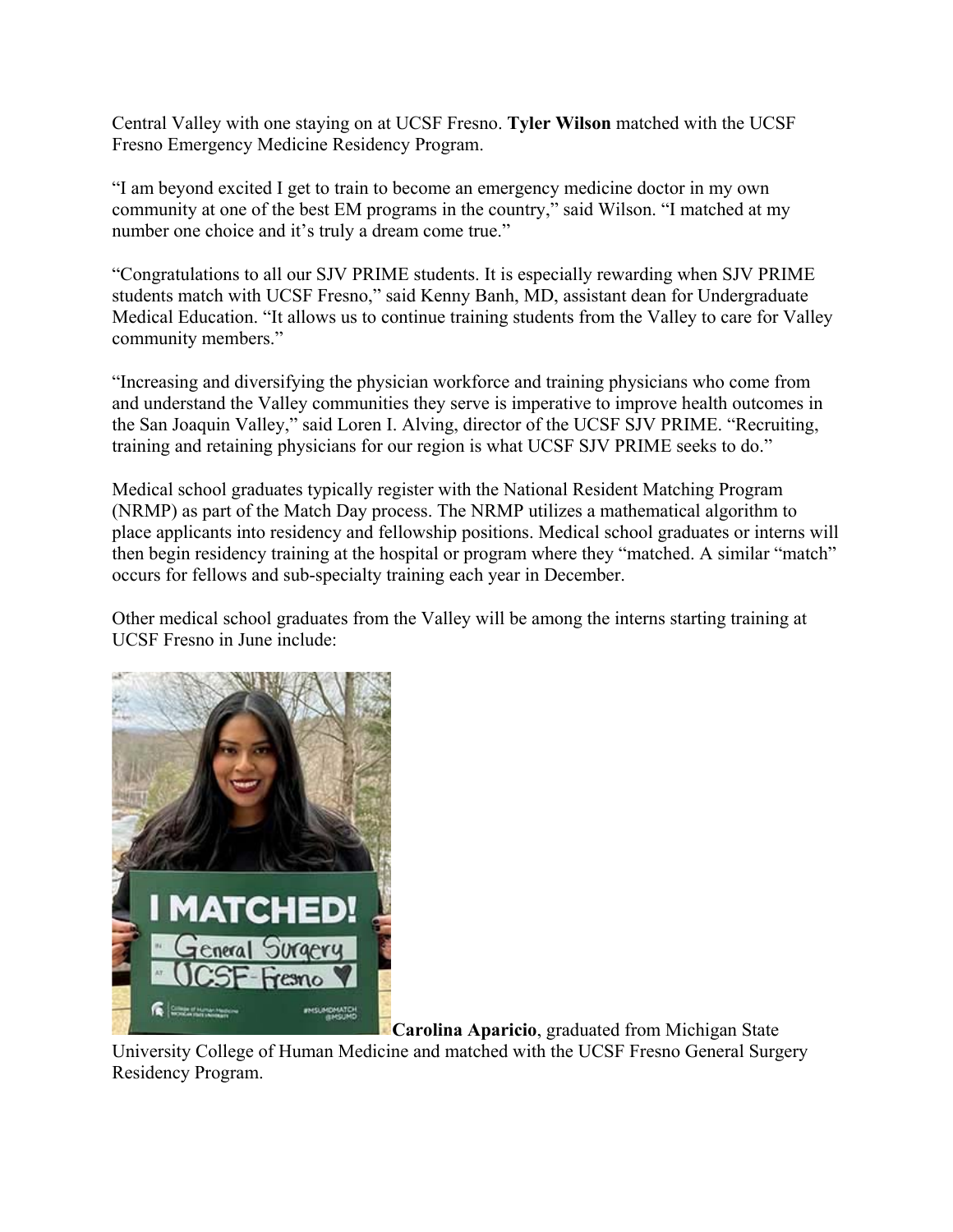"I am from Bakersfield, so I know how amazingly creative, hardworking, and resilient the people of the Valley are. It is truly an honor and privilege to come home to serve the communities of the Valley and train as a surgery resident at UCSF Fresno," said Aparicio. "UCSF Fresno is the perfect place to do surgical training, especially if one is interested in trauma surgery. While at UCSF Fresno, I want to be a positive path for change. I hope to be a worthy role model for firstgeneration kids from communities like the one I grew up in."



Fresno native **Andrea Collins** graduated from the Mayo Clinic Alix School of Medicine and matched with the UCSF Fresno Psychiatry Residency Program.

"My parents still live in Fresno, and I look forward to being close to them. I've lived in the Midwest and missed the warmth, sunlight and culture of California. I look forward to caring for underserved patients throughout the Central Valley and helping meet the need for more local physicians The residents, faculty and staff who I met on my interview day were kind and encouraging."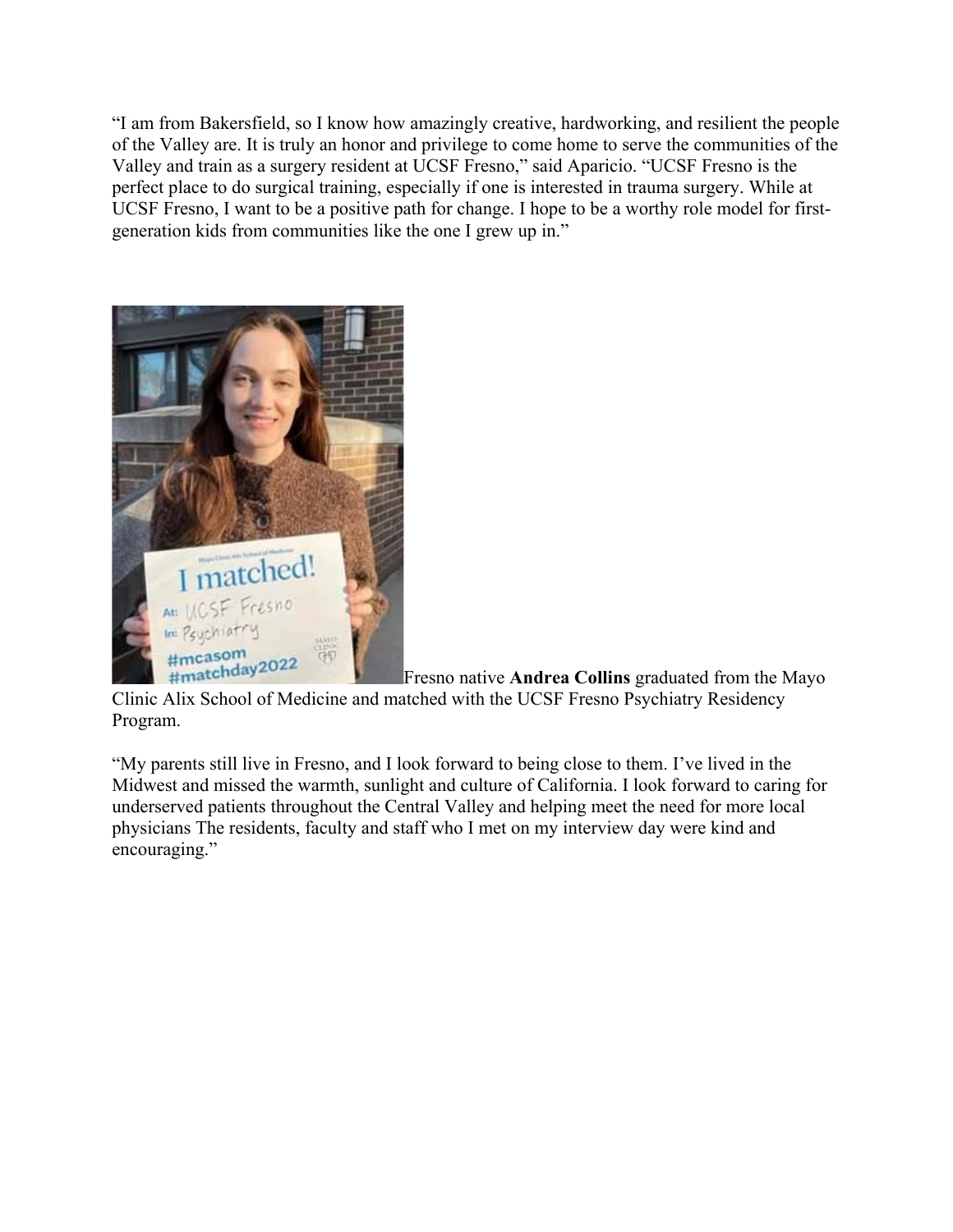

**Anuvir Singh**, who moved to the San Joaquin Valley from India when he was in ninth grade, matched with the UCSF Fresno Emergency Medicine Residency Program. Singh is a graduate of the UCSF School of Medicine Urban Underserved Program in Medical Education and alumnus of the UCSF Fresno Doctors Academy at Sunnyside High School.

"Life has truly come full circle. My first clinical volunteering experience was at UCSF Fresno while in high school and now I'm heading back home as an ED physician," said Singh. "I'm beyond excited to learn from, work with and uplift my community."

The UCSF Fresno residency programs that participated in the NRMP match received 7,889 applications and conducted 913 interviews for 73 positions, filling all available residency positions. UCSF Fresno fellowship programs that took part in the October/December NRMP match received 1,922 applications and conducted 203 interviews for 19 positions. Non-NRMP programs filled available positions through another matching service or through interviews and offers. The UCSF Fresno Oral and Maxillofacial Surgery Residency Program received 214 applications and conducted 20 interviews for 4 available spots.

"Offering local students the opportunity to complete medical school and pursue residency training in the Valley is vital to keeping them in the region," said Michael W. Peterson, MD, associate dean for Undergraduate Medical Education and Research at UCSF Fresno. "Undergraduate medical education (medical school) and graduate medical education (residency) are inextricably linked. It's the continuum of a well-documented pathway that will help keep them in the region."

UCSF Fresno currently offers residency training in eight medical specialties, one oral and maxillofacial surgery dental residency, fellowship training in 18 medical sub-specialties and three residency programs for physician assistants.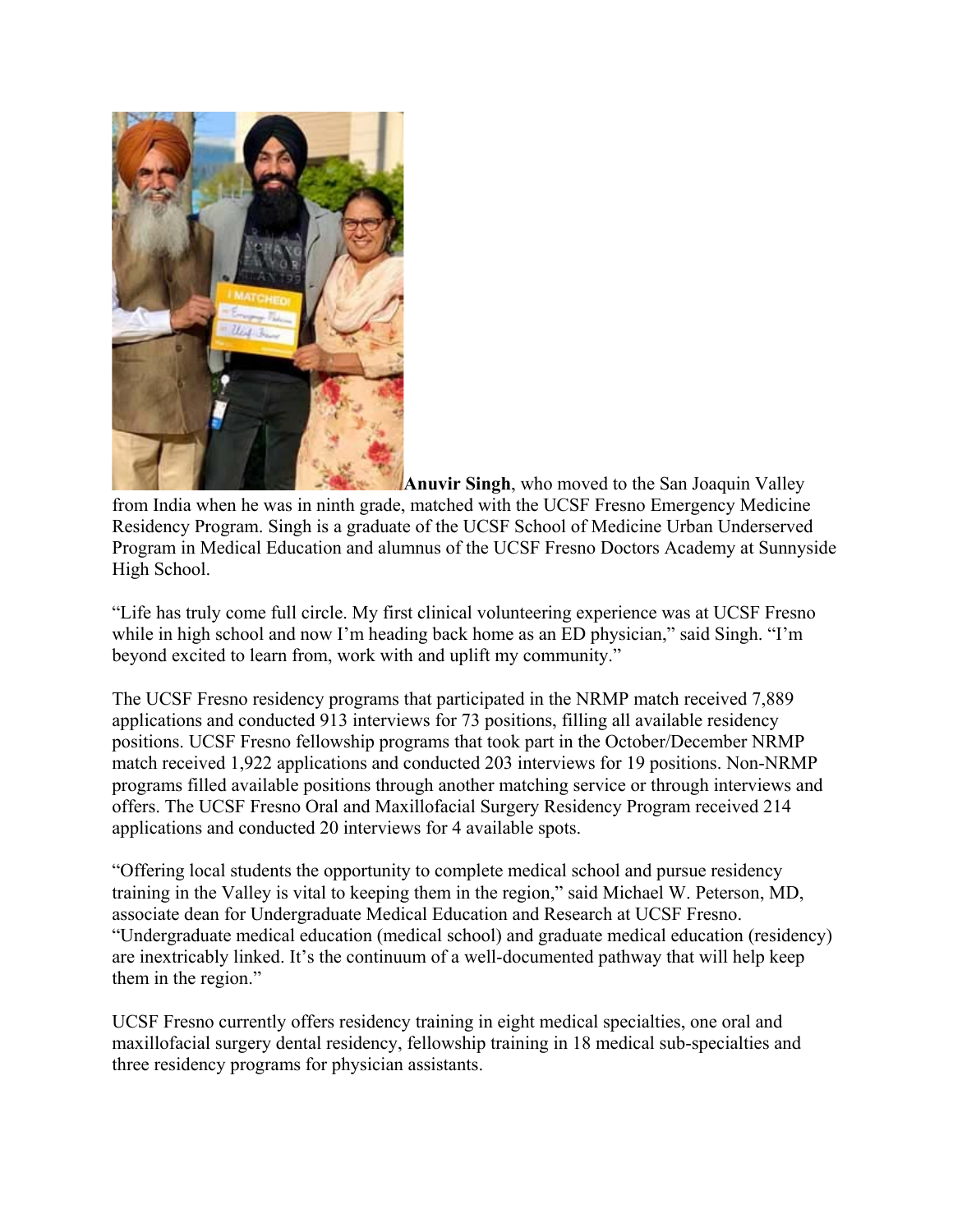

## UCSF Fresno Welcomes Interim Chief of UCSF Fresno Department of Obstetrics and Gynecology

*Meg Autry, MD*

By Barbara Anderson

UCSF Fresno welcomes Meg Autry, MD, a UCSF professor of obstetrics and gynecology, as the interim Chief of the UCSF Fresno Department of Obstetrics and Gynecology beginning April 1.

"We are excited to have Dr. Autry join us at UCSF Fresno. As the interim Chief of OB/GYN, she brings expertise and enthusiasm to the role that will not only serve the department and residency program well, but that will help to elevate the care of women in the Valley," said Lori Weichenthal, associate dean of Graduate Medical Education and Clinical Affairs at UCSF Fresno.

"We are very fortunate that Dr. Autry has agreed to assume an interim leadership role as Chief of OB/GYN while we complete a national search for a permanent Chief," said Michael W. Peterson, MD, associate dean for Undergraduate Medical Education and Research at UCSF Fresno. "Dr. Autry is a highly accomplished clinician educator having led national education organizations in her specialty and serving as the OB/GYN residency program director at UCSF. She has a passion for both medical education and care of vulnerable populations. We are very excited to have her join us and lead this important transition for the OB/GYN Department."

Dr. Autry takes stewardship of the UCSF Fresno Department of OB/GYN from Carlos Sueldo, MD, who is retiring as Chief after eight years at the department's helm.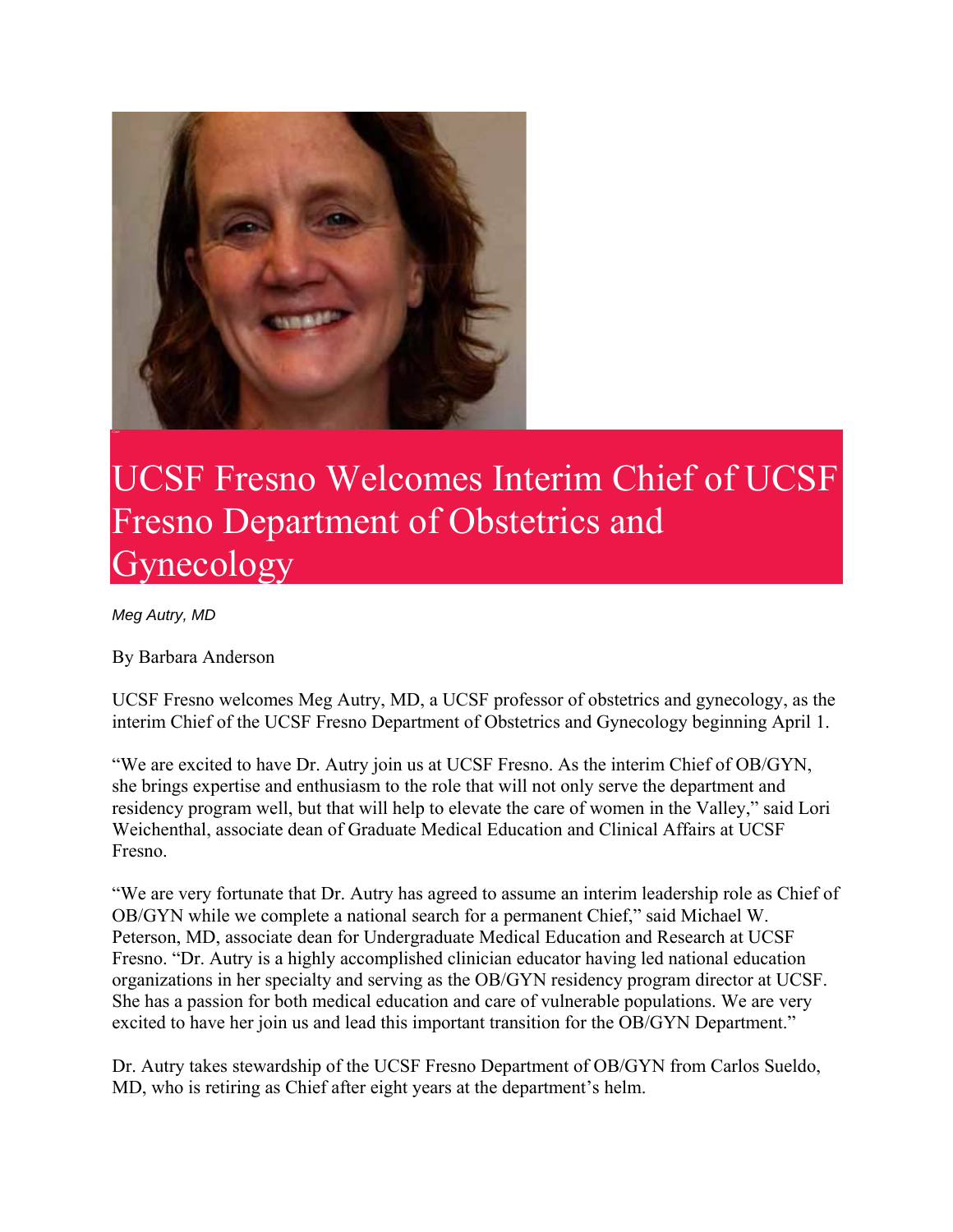A long-term Fresno physician with expertise in reproductive endocrinology and in vitro fertilization, Dr. Sueldo spent many years as a volunteer teacher for UCSF Fresno OB/GYN residents, but in 2014 he agreed to reduce his practice time to 50% to assume short-term leadership of the residency program, and a year later, in 2015, he became Chief. Dr. Sueldo is retiring from the Chief role to return to his practice with his daughter, Carolina Sueldo, MD, volunteer faculty at UCSF Fresno and a residency graduate from UCSF Fresno's program prior to her completing a fellowship in reproductive endocrinology.

"During Dr. Sueldo's tenure he has built the first strong program in Gynecology oncology in the San Joaquin Valley and has maintained an excellent residency program, said Dr. Peterson. "Personally, I have found Dr. Sueldo to be the consummate gentleman scholar. We wish him the best in the next phase of his life."

Dr. Autry, who served as director of the UCSF OB/GYN Residency Program for 15 years until this past June, said she is excited for the opportunity to work with faculty, residents and students at UCSF Fresno. "Other than patient care, my passion is education and educating the future leaders in OB/GYN," she said. "I am excited about the patient population – the diversity of the patient population – and the ability to work with students and residents."

A self-described "Army brat," Dr. Autry earned her medical degree at Bowman Gray School of Medicine in Wake Forest, N.C., and completed her OB/GYN residency at UCSF. She served three years in the U.S. Army in Germany and then joined the faculty at the Medical College of Wisconsin in Milwaukee for five years before returning to UCSF. There she distinguished herself in teaching, including receiving the Excellence and Innovation in Graduate Medical Education Award.

In addition to patient care and education, her interests include Family Planning, Global Health, Advocacy and workforce issues in OB/GYN, particularly in underserved areas such as the San Joaquin Valley. "Recruiting individuals who are either from the Valley and want to come back or are just really dedicated to this area or this population is paramount, because when you have that connection, it just makes everything better," Dr. Autry said.

UCSF and UCSF Fresno each received state grants designed to recruit individuals who are underrepresented in medicine to be trained in obstetrics and gynecology to take care of patients in underserved populations and then hopefully, to ultimately work in underserved areas, Dr. Autry said. She was the principal investigator for the grant on obstetrics and gynecology at UCSF.

She also is the obstetrics mentor for the HEAL Initiative (Health, Equity, Action, Leadership) UCSF Global Health Fellowship. HEAL fellows in Obstetrics, Anesthesia, Pediatrics and Internal Medicine serve six months in an underserved area in the U.S. and then six months globally. Primarily, the domestic location for the fellowships has been with the Indian Health Service at the Navajo Nation, but in the upcoming year, Dr. Autry said an Obstetrics HEAL fellow will be at a federally qualified health center in the East Bay. "And I'm hoping to be able to start a HEAL ob/gyn fellowship site in Fresno," she said.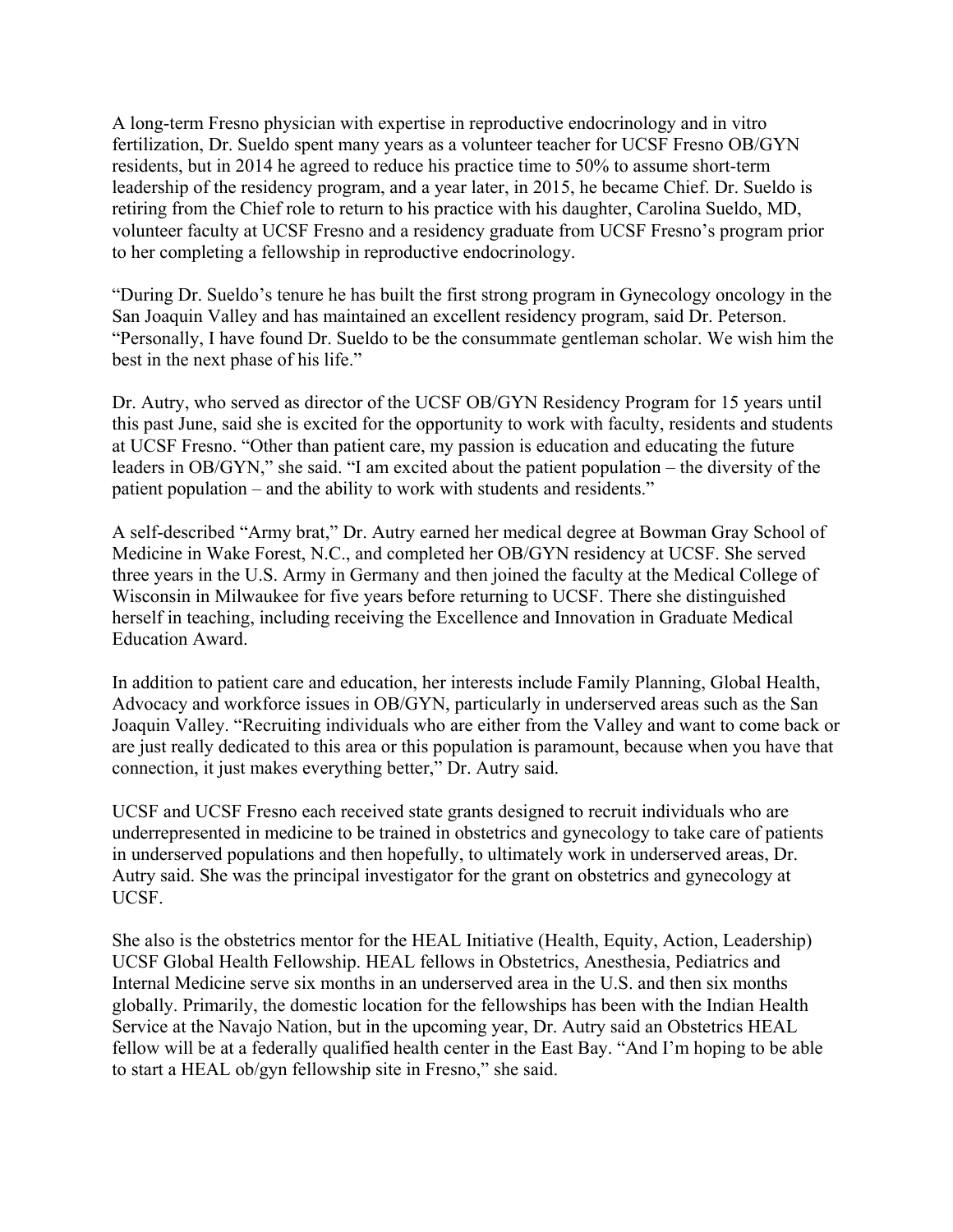Dr. Autry is the past president of the Association of Professors of Gynecology and Obstetrics (APGO). This year, she is the scientific program chair for the American College of Obstetricians and Gynecologists (ACOG) annual meeting, as well as for the International Federation of Gynaecology and Obstetrics (FIGO) Congress to be held in Paris in 2023.

By coming to the UCSF Fresno Department of OB/GYN from the department at UCSF, "I hope I can establish a greater collaboration among our two departments and potentially leverage the strengths of both," Dr. Autry said.



As the interim Chief at UCSF Fresno, her focus is

to have a comprehensive department that provides evidence-based superior care in the San Joaquin Valley. The UCSF Fresno OB/GYN Department's strengths are its patient population, the faculty, trainees, and staff, she said. "The people who work in the Department are very dedicated to providing care to the population that they serve."

Her goals include increasing staffing – general OB/GYNs, midwives and hospitalists, particularly for labor and delivery. "And then I hope to use my experience and expertise and education to develop some innovative curriculum for the residents and students," she said."

#### *Research*

UCSF Fresno Clinical Research Center is Critical to Six-fold Increase in Physician Led Studies, Innovative Clinical Trials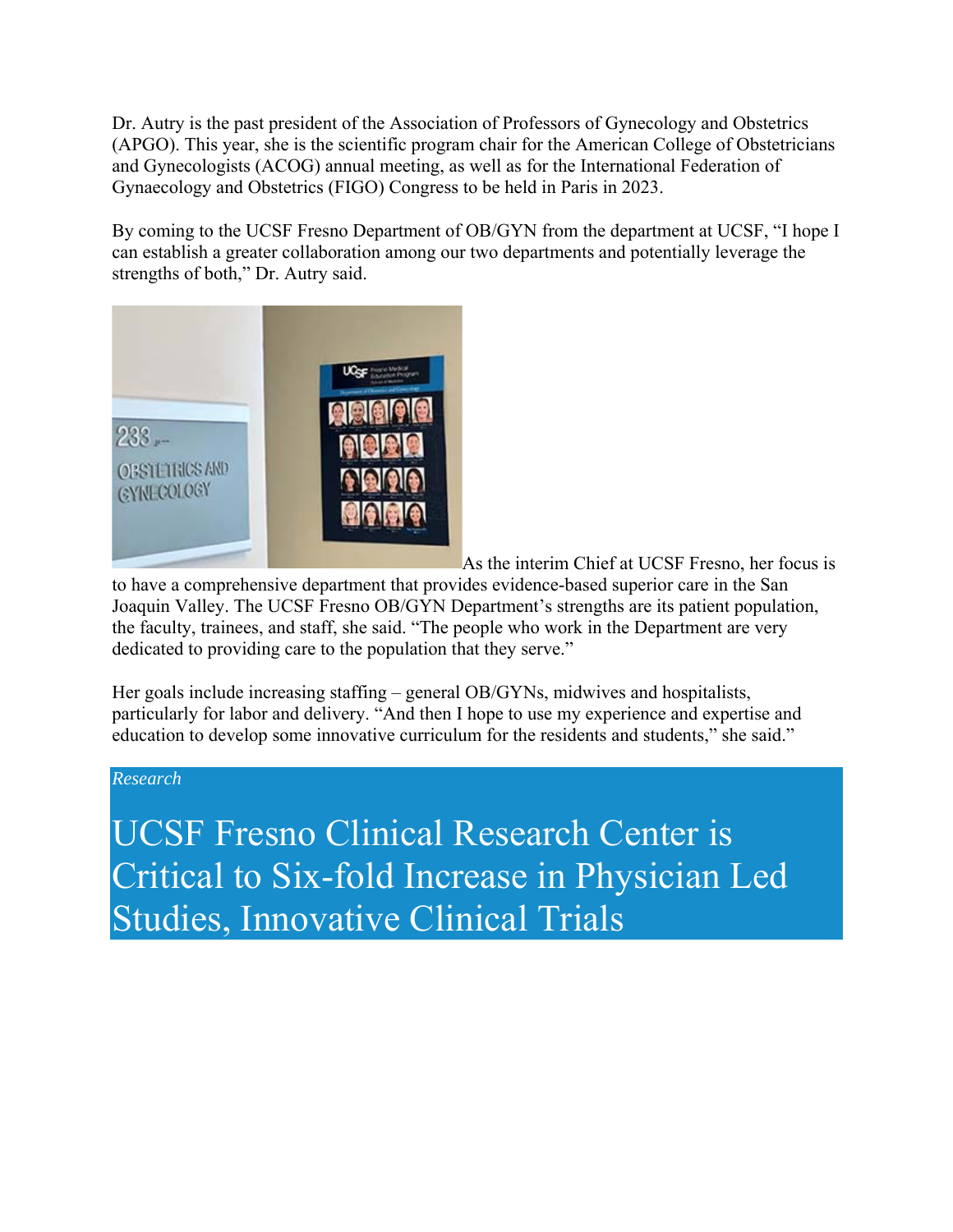

By Barbara Anderson

UCSF Fresno successfully led a fundraising effort 10 years ago to establish the UCSF Fresno Clinical Research Center, bringing together support staff and the Assistant Dean for Research at the UCSF Fresno building. A decade later, the Center has grown into a hub for clinical research in the San Joaquin Valley and is recognized for innovative trials, including several that have contributed to new treatments for COVID-19.

"This Center has become increasingly important as our region was ravaged by the COVID-19 pandemic," said Michael W. Peterson, MD, associate dean for Undergraduate Medical Education and Research at UCSF Fresno. "In December 2019, we, along with medical communities around the world were suddenly confronted with a new disease unlike any we had seen for 100 years. We had no diagnostic tools, no treatment guidelines, no vaccines, and no treatments," Dr. Peterson said. "In very short order, our UCSF Fresno clinical leaders came together to both initiate novel studies and become important contributing participants in many national multicenter studies to help us learn how to manage this new disease."

UCSF Fresno research has led and continues to contribute to important new knowledge on managing this disease, and during these two years the mortality rate for patients with the infection has steadily decreased, Dr. Peterson said. "Patients in the region had access to new and important treatments through research protocols that were not available to the public including Remdesivir, monoclonal antibodies and immunomodulating treatments."

At the same time, the scope of research at the Center continues to expand far beyond COVID-19. Currently, UCSF faculty at the Fresno regional campus are overseeing 50 studies and clinical trials in various stages of progress.

"Our research activity has probably increased six-fold compared from 2019 to 2022, said UCSF Fresno Assistant Dean of Research Eyad Almasri. "We have transitioned from COVID-19, from almost 90% COVID studies and 10% non-COVID, to probably 50% COVID and 50% non-COVID today," he said. "We are a clinical research center for everyone, including Surgery,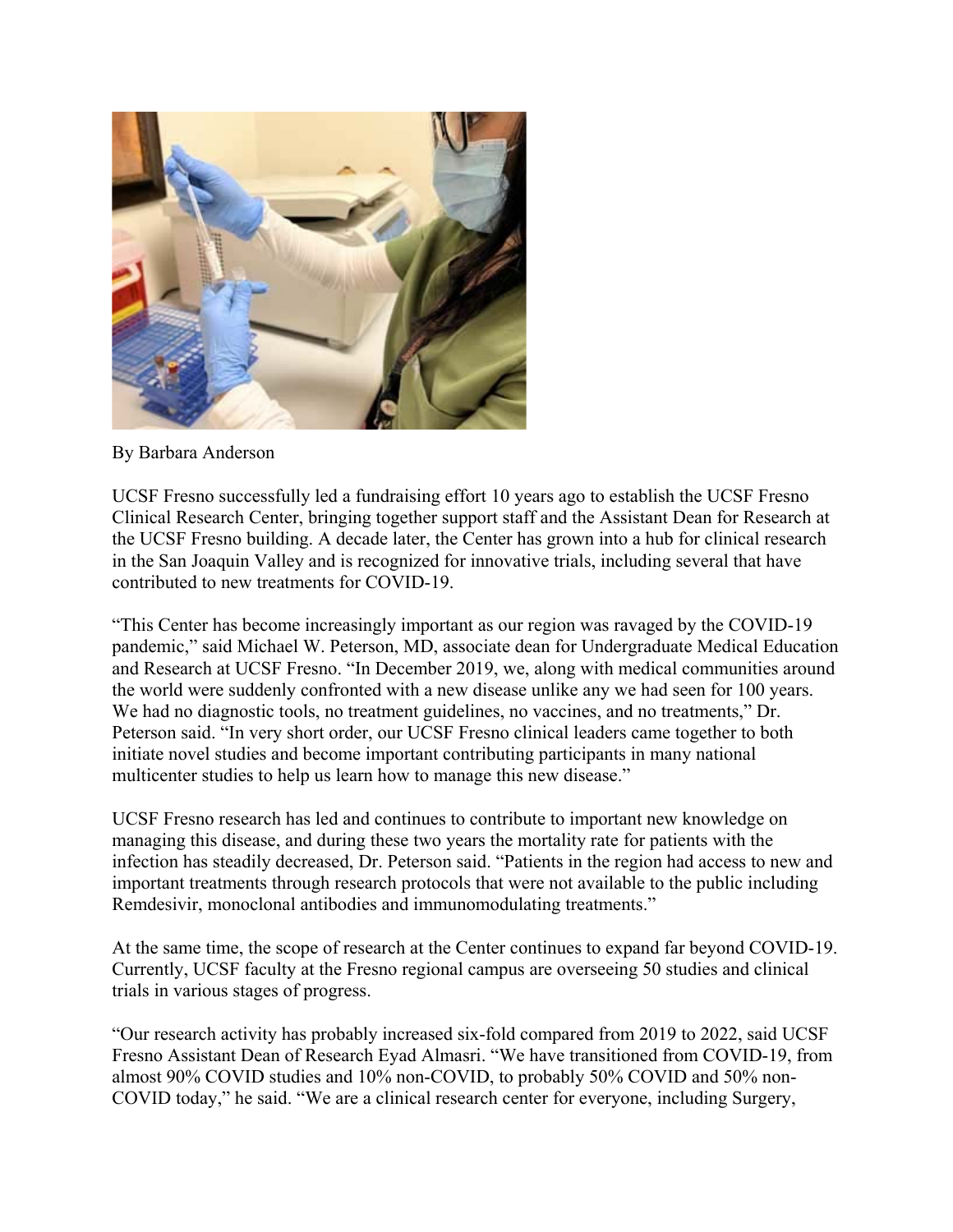Emergency Medicine, Family and Community Medicine, Pediatrics, Psychiatry, Obstetrics/Gynecology, Internal Medicine, Orthopaedic Surgery and Oral and Maxillofacial Surgery."

Vascular surgeons in the UCSF Fresno Department of Surgery, for example, are conducting four clinical trials currently – three are post-market studies and one is a non-FDA approved device investigation of a bio-absorbable scaffold for placement below the knee in patients with chronic limb threatening ischemia. The device could afford significant benefit to vascular patients at risk of below-the-knee amputation.

The device is currently experimental. UCSF Fresno is one of about two dozen sites in the United States participating in the Abbott LIFE-BTK clinical trial. "This is an exciting technology that hopefully can be brought to the United States to improve patient care and decrease limb loss," said Leigh Ann O'Banion, MD, UCSF Fresno vascular surgeon and UCSF assistant clinical professor who serves as the site principal investigator for UCSF Fresno.

Sammy Siada, DO, a UCSF Fresno vascular surgeon and UCSF assistant clinical professor, is a sub-investigator for the LIFE-BTK study and is a site principal investigator for a multicenter study of an FDA-approved stent graft device for the repair of abdominal aortic aneurysms. An abdominal aortic aneurysm occurs when the abdominal aortic wall becomes weakened, resulting in a bulging of the blood vessel. It is a life-threatening diagnosis and patients who meet anatomic criteria are consented and enrolled in the trial to monitor the long-term outcomes of the new stent graft technology. UCSF Fresno is one of a few dozen institutions worldwide selected by the device manufacturer to participate in this study.

The UCSF Fresno Clinical Research Center provides the infrastructure for faculty participation in clinical trials, Dr. Siada said. "We're contributing to the science, which hopefully will ultimately lead to the betterment of our patients in the long run, which is the ultimate goal as always."

Research to improve health and wellbeing in Central California is a priority of UCSF Fresno. Physicians are encouraged to investigate health conditions specific to the region, as well as clinical trials of novel treatments for patients. The support of the UCSF Fresno Clinical Research Center is critical for this mission, said Dr. Almasri, who last year was appointed Assistant Dean of Research to oversee the Center. "When it comes to research involving patients – actual patients, the Clinical Research Center somehow, some way or another, will be needed," he said.

UCSF Fresno has hired more staff for the Center to facilitate the increase in research projects being conducted by UCSF Fresno physicians. Most recently, it has added a research pharmacist who works with pharmacy technicians at the center. Having a research pharmacist allows outpatient medications to be stored, as well as dispensed, at the Center. Prior to the research pharmacist, both inpatient and outpatient drugs for clinical trials had to be stored at the Investigational Drug Service at Community Regional Medical Center.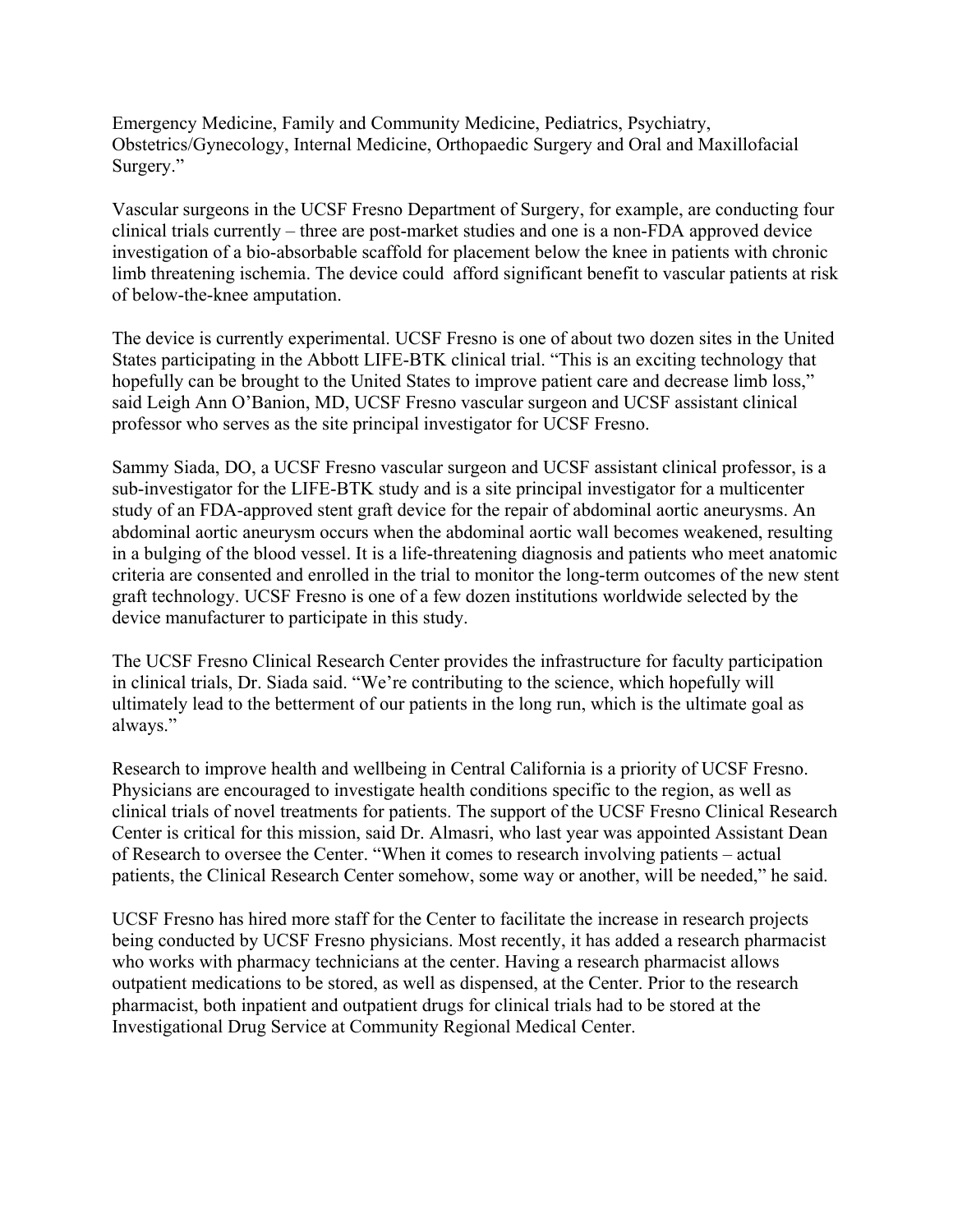

UCSF Fresno Research Team

The Center also has added six research coordinators, for a total of eight and doubled the number of research assistants from two to four. "When you have enough people to do the work, you are a lot more efficient and able to concentrate more on your projects and be successful," said Rebekah Garcia, CCRP, Clinical Research supervisor and interim Clinical Research manager.

Research coordinators work with physicians from the initiation of a research project to its culmination. The coordinator helps prepare paperwork for a project proposal, serves as liaison between the researcher and the Institutional Review Board (IRB) for project approval, acts as the liaison between the researcher and a study sponsor, obtains patient consents, enrolls patients in studies, screens patients, schedules follow-up visits with patients and records research findings.

"There is a lot of work that they do in the background," said Vijay Balasubramanian, MD, a UCSF Fresno pulmonary specialist and UCSF clinical professor. He has led about 18 clinical trials over the past several years with support of the Clinical Research Center. Dr. Balasubramanian, who is the medical director of a nationally acclaimed Pulmonary Hypertension program at UCSF Fresno, has three trials currently in process.

These clinical trials provide the unique opportunity to our Central Valley patients to benefit from cutting edge therapies that treat difficult and complex diseases such as Pulmonary Hypertension, Dr. Balasubramanian said.

"These are not just people to enter data," Dr. Almasri said of the Clinical Research Center staff members. "You're talking about daily screening, recruiting, consenting, enrolling. It's arranging for follow-up. Sometimes they are doing home visits to take blood. Their intervention with someone enrolled in a study can be for only a day or two or the follow-up can be for 18 months or longer."

The Clinical Research Center is an invaluable resource for physicians who want to conduct and participate in clinical trials, and with a bigger staff the Center can respond to more requests for assistance, Dr. Almasri said. Clinical research is an expensive undertaking and securing funding is an ongoing effort but supporting physicians' research projects is a responsibility UCSF Fresno seriously. "Research is part of our mission at UCSF Fresno."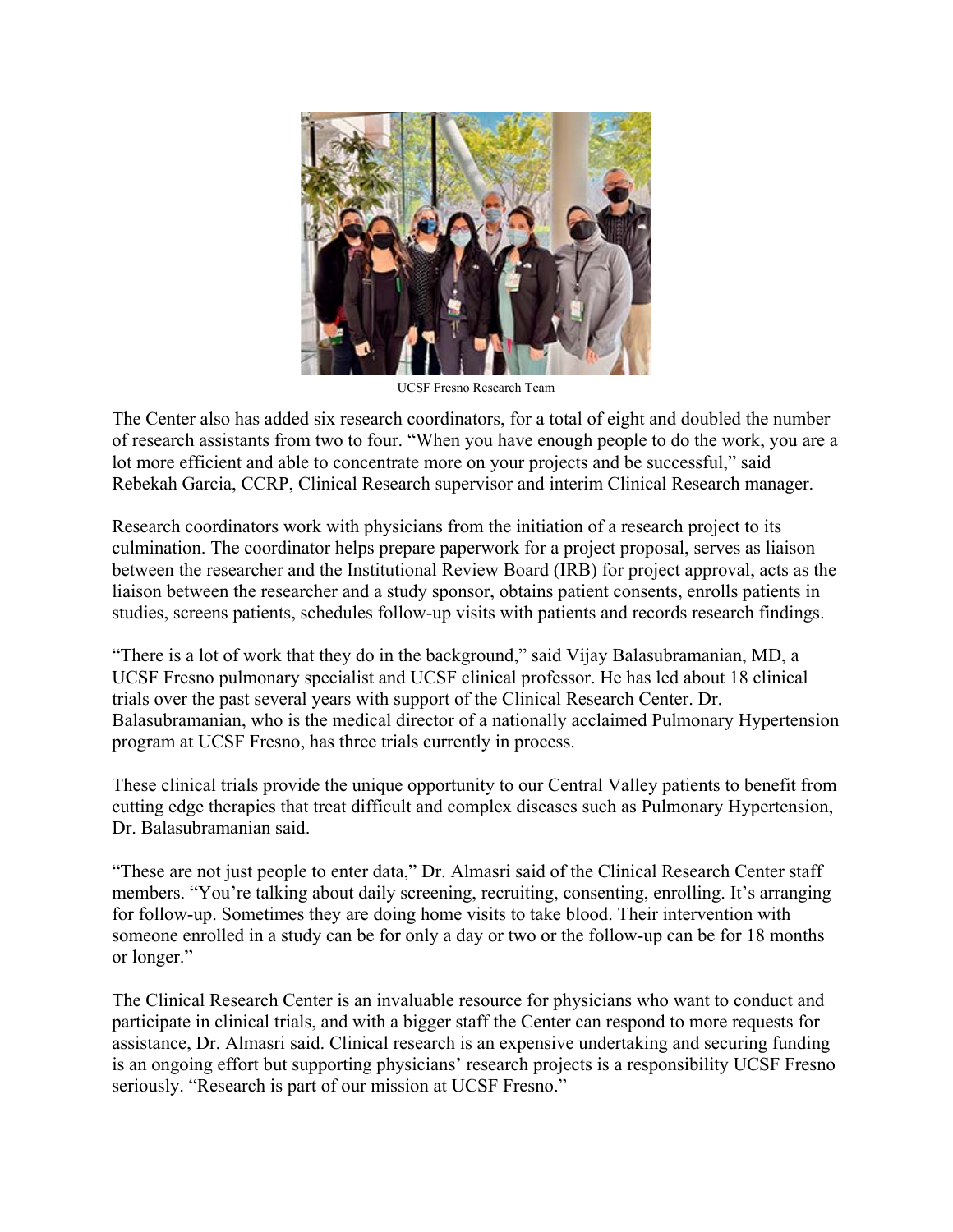

UCSF Fresno and VA Central California Health Care System Partnership Invaluable in Achieving Emergency Department Geriatric Accreditation

*Manavjeet S. Sidhu, MD, MBA*

By Barbara Anderson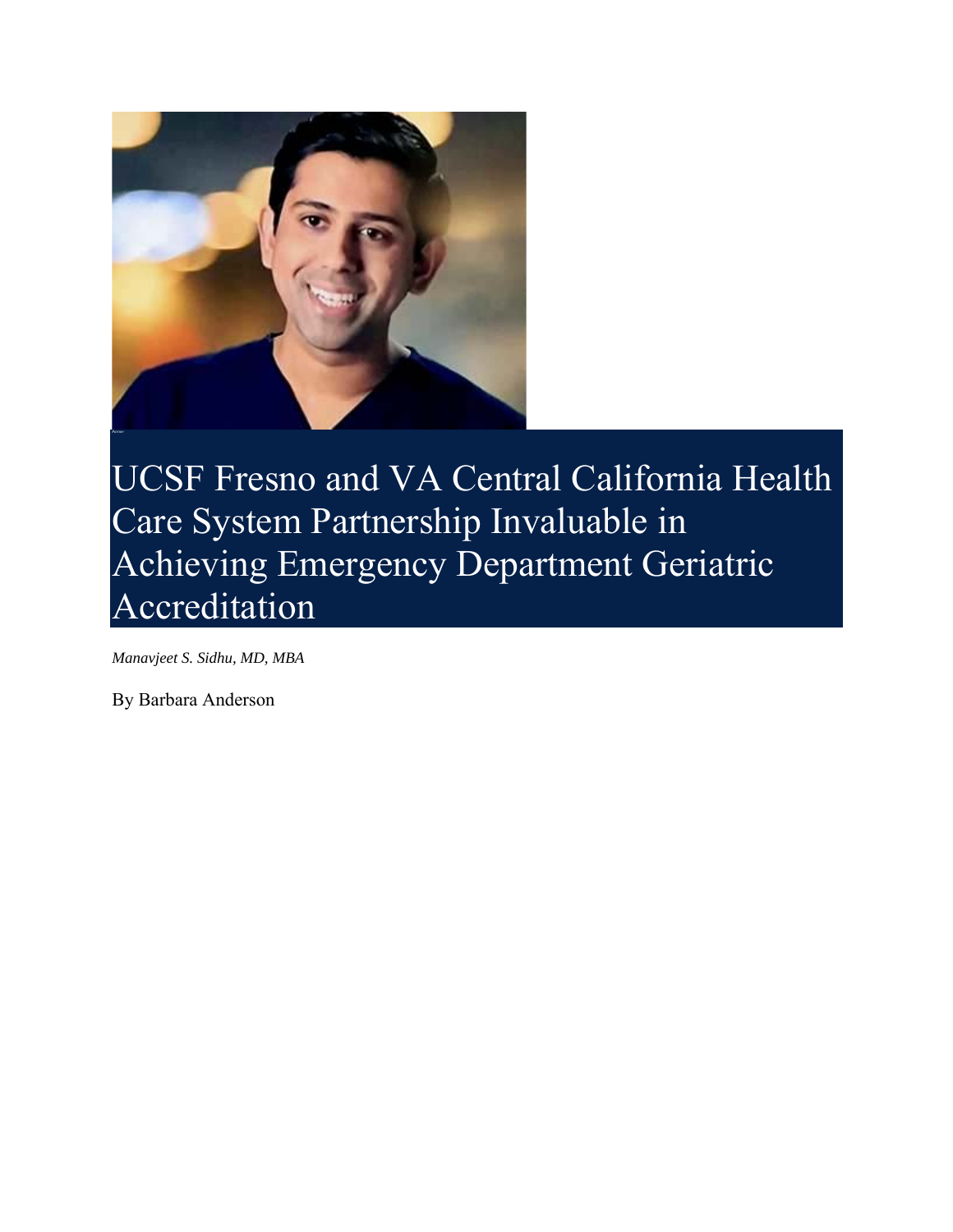

**The VA Central California Health Care System,** an affiliated partner of UCSF Fresno, recently became the first institution in Central California to receive a Geriatric Emergency Department (GED) accreditation.

"We sought the accreditation to improve patient outcomes, provide standardized approaches to care that basically address very common complaints for patients who are geriatric in age," said Manavjeet S. Sidhu, MD, MBA, a UCSF Fresno emergency physician, and the Emergency Department (ED) director at the VA.

GED accreditation by the American College of Emergency Physicians (ACEP) also "ensures that there is optimal transition of care from the ER to other areas, such as the inpatient setting, the home or community-based care, which a lot of our veterans use," Dr. Sidhu said.

Geriatric patients in the VA's Emergency Department are assured of ready access to wheelchairs, walkers and other ability aids and transportation to either their homes or other care facilities, for example, Dr. Sidhu said. "We have essentially worked on ways so there is less of a burden for not just the veteran, but the veteran's family members, he said.

"Preparing for accreditation allows the hospital and ED to focus on the needs of this complex and growing population and to ensure that the resources available to the ED meet the needs of the patients they serve, said Nicole Tidwell, Geriatric Emergency Department Accreditation program director at ACEP. "Early data from existing models of geriatric emergency care – models that promote best clinical practices and create a more positive and sensitive physical environment – show they have the potential to improve health outcomes, coordinate care more effectively, and reduce costs. In sum, GED accreditation signals to the public that accredited institutions are focused on the highest standards of care for their community's older adults. Standards of care that can make Grandma and Grandpa rest easy knowing they are in good hands," she said.

In addition to providing veterans with optimal care, the GED accreditation at the VA in Fresno provides opportunities for residents at UCSF Fresno to learn the delivery of excellent geriatric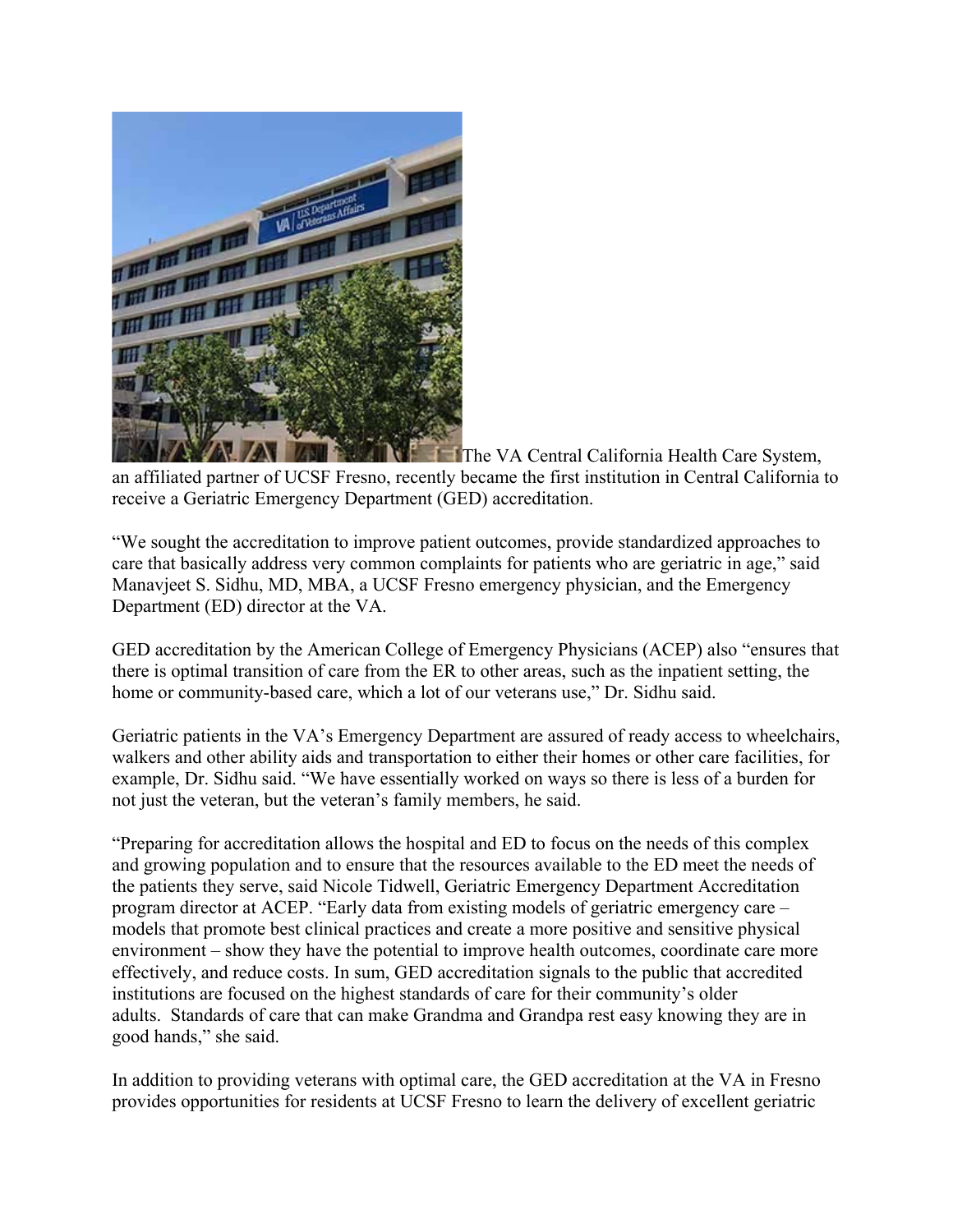patient care. As a regional graduate and undergraduate medical education campus of the UCSF School of Medicine, UCSF Fresno conducts its training and patient care through a network of affiliated partners. Medical students, residents and fellows work and train in a variety of training sites and the VA Central California Health Care System is a valued training facility.

"At the VA, one of our pillars is medical education," Dr. Sidhu said. UCSF Fresno interns, (firstyear residents in Internal Medicine), rotate for two weeks at the VA Emergency Department. In their second and third year of training, residents admit patients to the VA hospital under supervision of attending faculty physicians. UCSF Fresno fellows, who are in advanced training in cardiology, gastroenterology, among other specialties, are on call to see patients in the hospital.

"Fellows, as well as residents are able to learn from our patient population, and vice versa, our patient population is really able to take away a lot from our residents and fellows," Dr. Sidhu said.

Achieving GED accreditation became one of Dr. Sidhu's first projects in August 2020, when he accepted the position of director of the Emergency Department at the VA. Dr. Sidhu is an alumnus of the Emergency Medicine Residency Program at UCSF Fresno, where he was chief resident.

Dr. Sidhu was instrumental in the VA's successful application for GED accreditation, said Will McCullough, public affairs officer at the VA Central California Health Care System. "He has been a wonderful addition to our facility, our health care system. And we're very happy to have him aboard," McCullough said.

The accreditation process involved physicians, nurse champions, and people in many other areas of the hospital, Dr. Sidhu said. "It was a huge team effort."

The VA Central California Health Care System is very proud of Dr. Sidhu and the entire Emergency Department team and what they have been able to accomplish in a very short period, McCullough said. "The designation is a milestone, when you consider there are only about 300 health care systems across the country which have achieved this particular status," he said.

"Accreditation signals to our community that our institution focuses on a high standard of care for our communities' older adults," Dr. Sidhu said. "Fortunately, UCSF Fresno Internal Medicine residents have the opportunity to rotate with our ED providers and work in an ED that meets the interdisciplinary geriatric standards set forth by the American College of Emergency Physicians."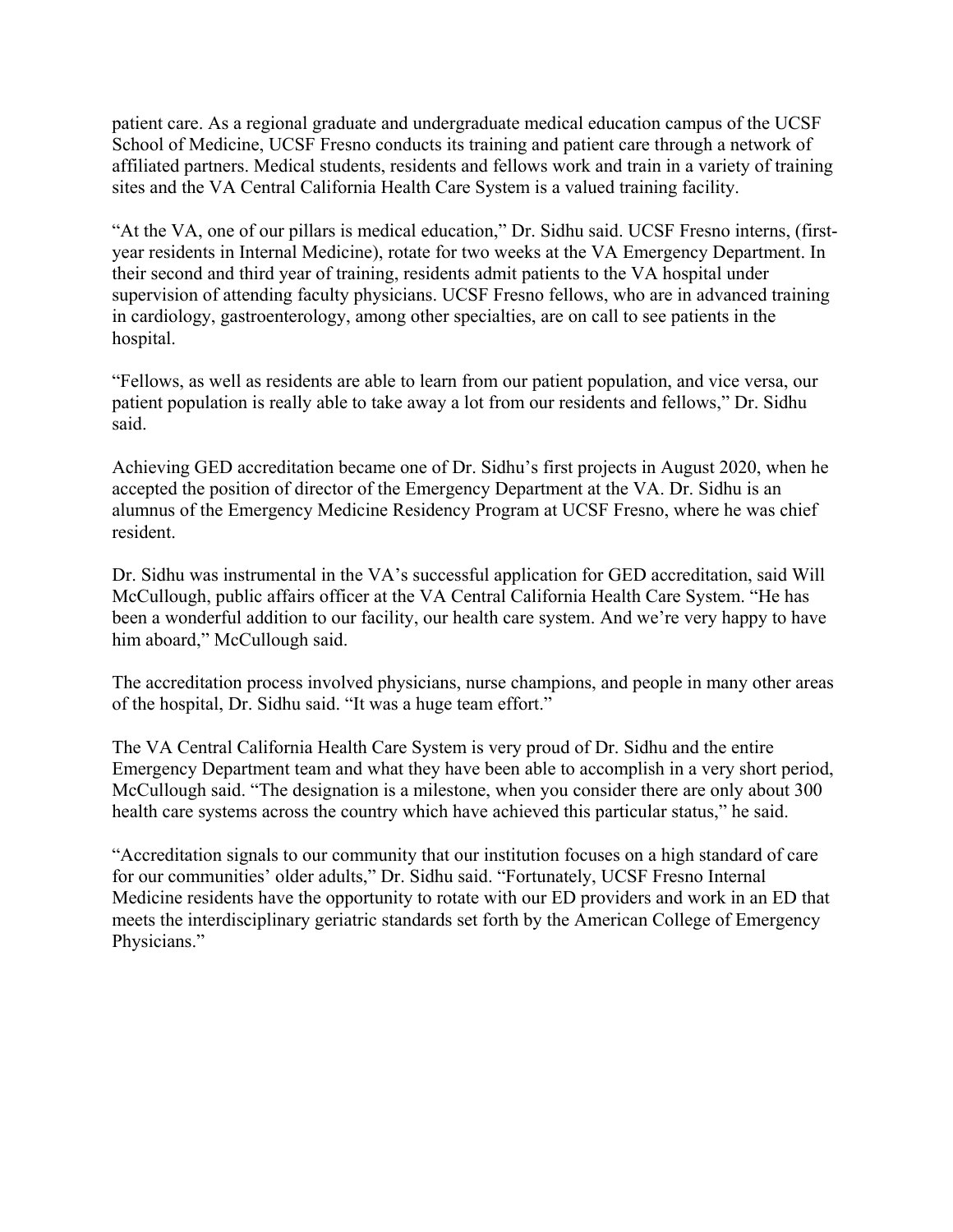#### *Inspire*

## UCSF Fresno People Spotlight



*Emy Lopez Phillips, EdD*

UCSF Fresno's success and growth are a direct result of the dedication and inspiration of our faculty, staff, residents, fellows, students, alumni, partners, donors and friends. In each issue of Focus, we introduce you to the people who contribute to the greatness of UCSF Fresno through informal interviews.

#### This month, please meet **Emy Lopez Phillips, EdD, Director, UCSF Fresno Hildebrand Medical Library and Health Pathway Outreach and UCSF Assistant Professor at the Fresno Regional Campus**:

#### **What is your name? Nickname?**

My name is Emy Lopez Phillips. I legally changed my middle name to my maiden name after marriage. Keeping "Lopez" as part of my identity was important because my grandparents are from Mexico and Nicaragua. If it wasn't for their sacrifices in leaving their homeland for better opportunities, I wouldn't have the privilege of being an American citizen.

My name (Emy) is often confused for a nickname, but it's my actual name. Interestingly, everyone in my family starts with the letter "E" – including my parents, siblings, husband, and my son. I won't name everyone here because it's a lot of people!

#### **What are your titles?**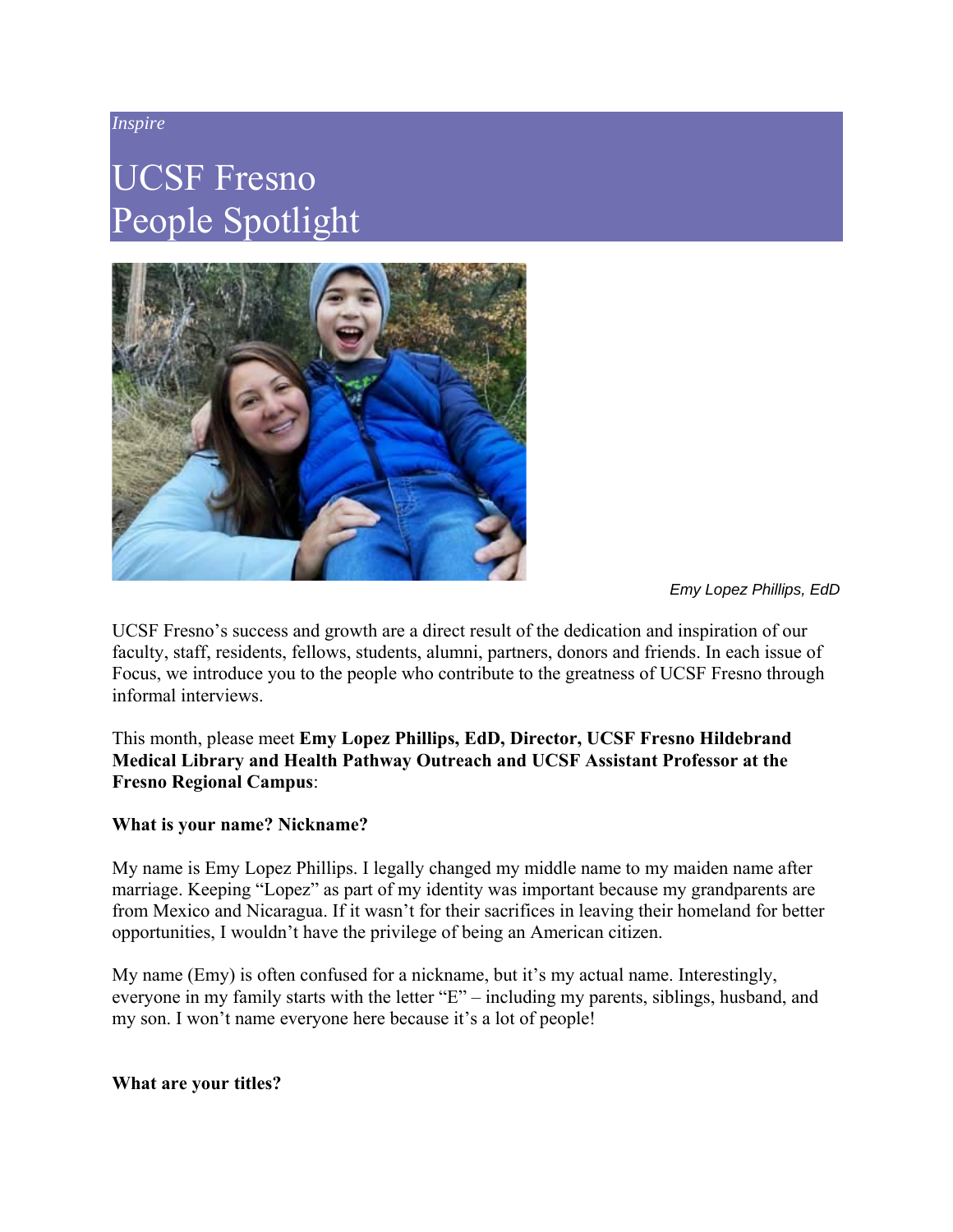My current title is Director of the Medical Library at UCSF Fresno. I also hold a faculty appointment and support health pathway programs.

#### **Briefly explain your roles at UCSF Fresno. Why did you join the faculty at UCSF Fresno?**

In 2019, I was given the opportunity to join the faculty at UCSF Fresno in a split role as the Director of the UCSF Fresno Hildebrand Medical Library, and the Associate Director of the Latino Center for Medical Education and Research (LaCMER). During the pandemic my role with LaCMER shifted and I am now supporting the development of health pathway programs through the Associate Dean's office. In my role with the library, I work with our medical librarians (Robyn Aguiar and Sharon McClain), and collectively, we support UCSF Fresno learners and staff in obtaining reliable and current medical information. Most recently, I am leading the renovation of our physical library space which will include an expansion of services to include a MakersLab, 3D printing, and archival support. While the library is currently open, the space is still "a work in progress" and the goal is for everything to be complete by the summer of 2022.

#### **What are your areas of expertise or special interests in medical education?**

One of my favorite quotes is by Thomas Friedman, author of "The World is Flat" – he says, "We are preparing students for jobs that have yet to be invented, to solve problems that we don't even know are problems yet!"

This quote really captures the progression of my career. I never considered that I might one day be working at a School of Medicine.

I started my career as an English teacher in the Central Unified School District and was involved in a federal grant that provided laptops to my middle school students. Through that opportunity, I developed a passion for literacy and the integration of technology. This led me to the Fresno County Office of Education where I worked as the Director of Instructional Technology & Library Services for over ten years. During that time, I also served as a Regional Director of a state-funded organization called the California Technology Assistance Project (CTAP) where I was able to provide technical grant assistance, curricular development, and advocacy to school districts across the Central Valley. Through this work, I gained invaluable training on transformative leadership, cognitive coaching, and developed a passion to serve our most vulnerable student populations, from both rural and urban school districts. Upon completing my Doctorate in Educational Leadership & Management, I was given the opportunity to become an Assistant Professor in the School of Education at Fresno State, where I taught courses and coordinated the single subject credential program. While in academia, I became well-versed on the importance of pathway programs as tools for recruitment. So I would say that my first 20 years in education really prepared me for the roles I'm in now at UCSF Fresno. Anytime I am asked to help with a project, I feel honored and excited because I know that I'll be able to bring a different perspective to the table. At the end of the day, my focus is the same as it was when I first started teaching: doing what is in the best interest of those we serve.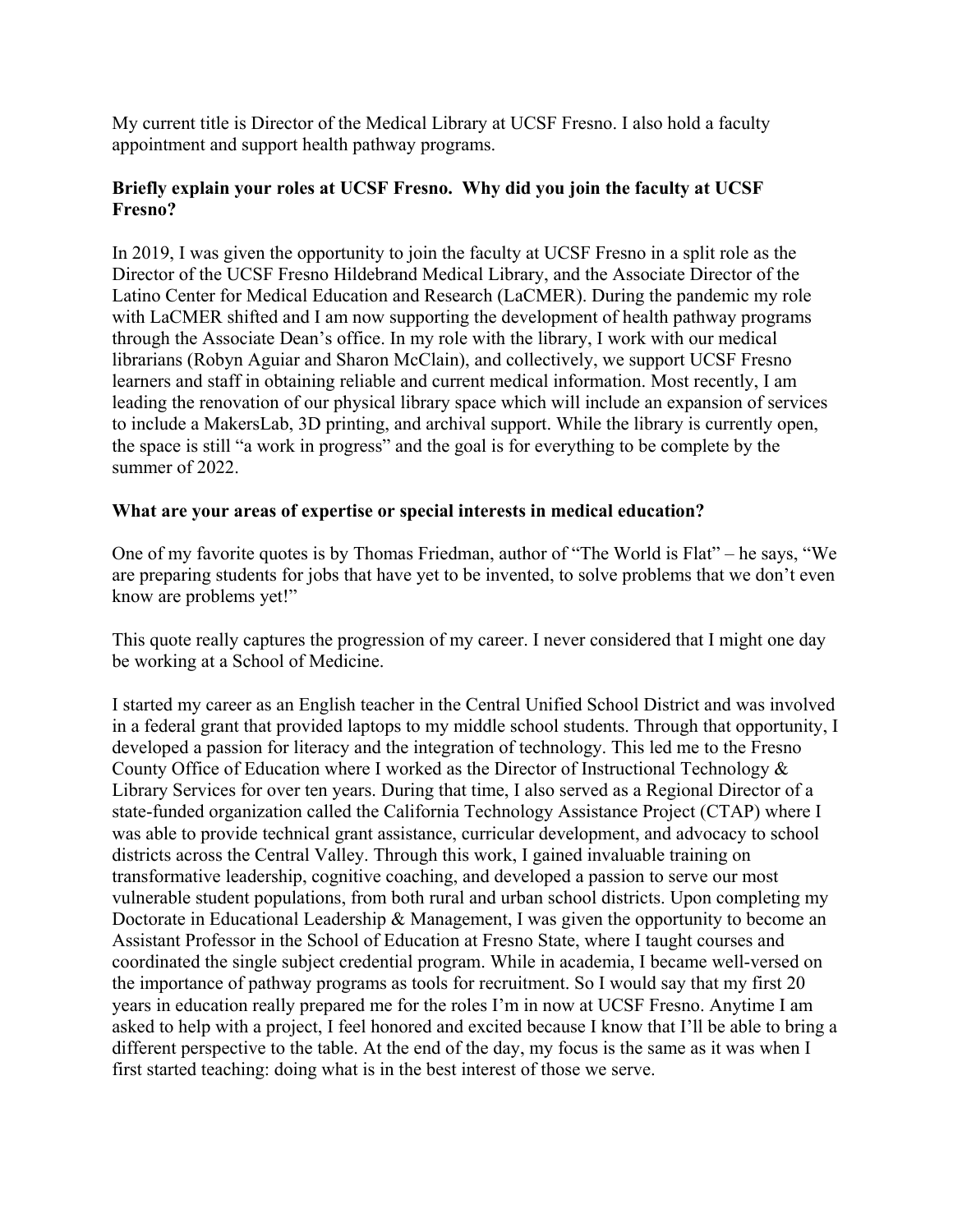#### **What is the most rewarding aspect of your job/role? What is the most challenging?**

The most rewarding aspect of my job is collaborating with like-minded people who really want to provide excellent service to our UCSF Fresno departments and greater community. The most challenging part of my job is finding balance between various projects.

#### **What is at the top of your professional to-do list?**

Like the physician shortage in the Valley, we are also facing a teacher shortage (especially in science and math). When middle and high school students experience a revolving door of substitute teachers in their science and math classes, they are not getting the education they deserve – and certainly not being prepared for STEM focused careers, like medicine. The challenge we face with increasing the physician shortage is actually a systemic issue in our Valley that I believe starts in K-12 education.

Therefore, I would really like to see our library space become a place of hope and excitement for aspiring medical students in our Valley. I would also like to start a "Health Pathway Teacher Fellowship" for high school teachers in the Valley who teach STEM and health pathway courses. High school teachers are in a great position to connect students with future careers, but they often don't have much experience in medical careers because they were focused on getting their teaching credential. I'd love to create a program that allows them to experience "Medical School" so that they can be equipped and encouraged to share with their students in the classroom. Educators can truly be partners in solving the physician shortage.

#### **The zombie apocalypse is coming. Which three people from UCSF Fresno would you pick to be on your team and why?**

I don't like scary things, so thinking practically, I would choose Juan, our security guard at the front desk, because he is always so kind and respectful, he could talk the zombies into leaving the building. I would then choose Kelly Noorani, our Facilities Director, because she could then lock the doors to the building. Then I would choose Maria Ragan because she has access to the budgets and could buy us all some pizza and wine while we wait it out.

#### **What do you like to do in your off time?**

In my "off-time" I am a full-time mom to a very creative nine-year-old on the autism spectrum. I spend a lot of time researching emerging biomedical treatments for autism and have found a new interest in learning about genetics and neurodiversity. My son keeps me busy with his various therapies and teaches me new things every day.

#### **What is the most important thing you would like people to know about you? Or what else would you like to add about you, your background, family or career?**

I would like to share something vulnerable. When I was in high school, I encountered some obstacles that prevented me from taking coursework that would prepare me for a four-year university. I attended Fresno City College and eventually transferred to CSU Stanislaus to finish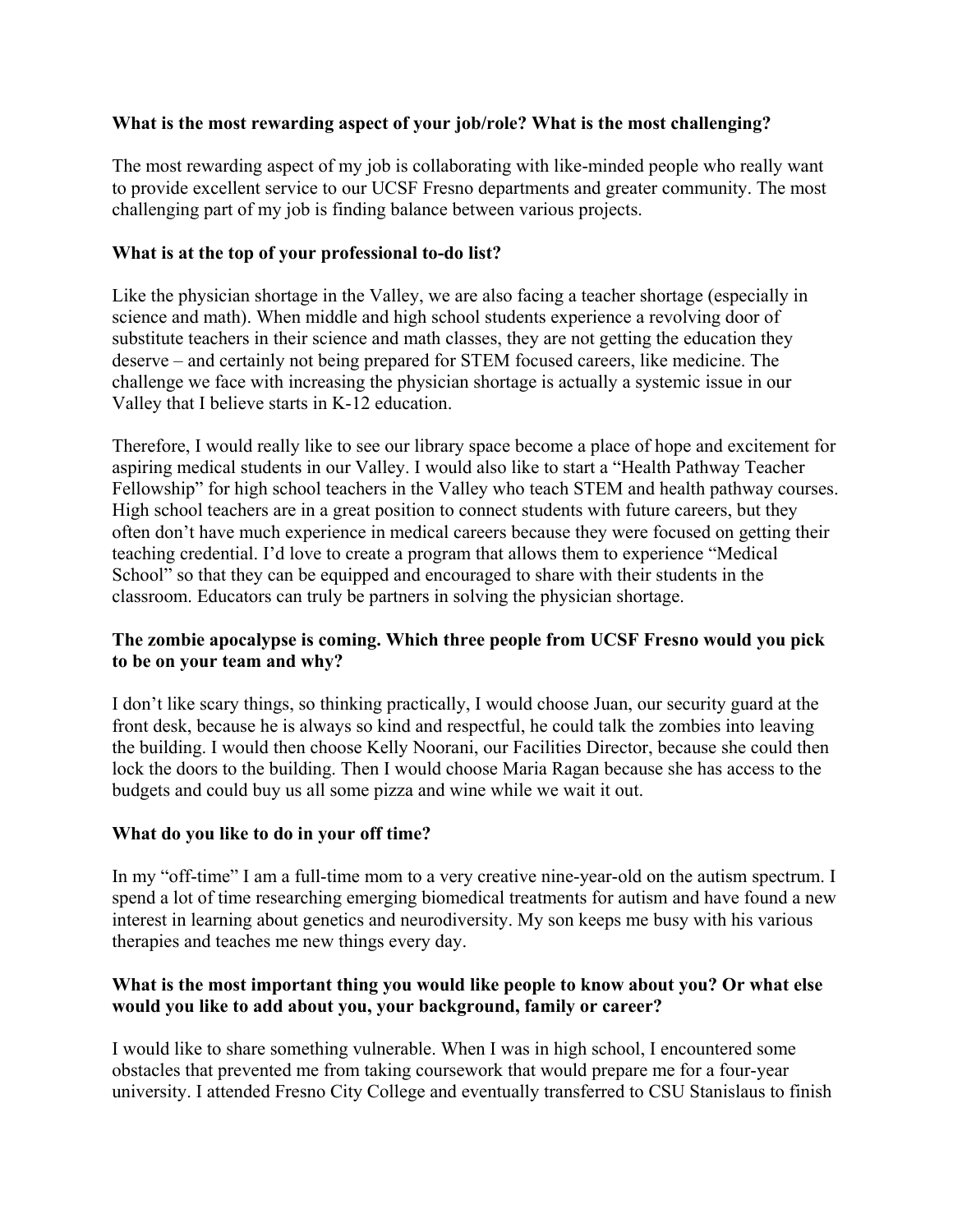my degree in English. If I were to believe the lies that attending a "poor" school is the reason that I couldn't attend college, or that attending a community college wouldn't set me up for success, then I would not be where I am today. We are not defined by our SAT scores, our age upon graduating from (or re-entering) college, or our family circumstances. The young people in our Valley are full of hope and resilience – especially those who you may least expect. Many have a strong desire to give back to their communities and break the cycle of poverty within their families. As part of the UCSF Fresno community, we all have an opportunity to help lift and mentor the next generation.



## Support Research at UCSF Fresno to Bring Cutting-Edge Treatments to Valley Patients

By Kathleen Smith, Development and Alumni Relations, UCSF Fresno

Research at UCSF Fresno is vital to our focus on improving health in the San Joaquin Valley. As a regional campus of UCSF, an institution that is world-renowned for its research, faculty at UCSF Fresno lead pioneering research projects across a range of medical disciplines through the UCSF Fresno Clinical Research Center. With support from generous donors in 2012, we opened the Clinical Research Center in 2013 – creating a central hub for cutting-edge research collaborations investigating health conditions specific to the Valley, as well as clinical trials that bring new treatments to the area before they are available more broadly.

Clinical trials are research studies that are aimed at evaluating a medical, surgical, or behavioral intervention to improve care. They are the primary way that researchers determine effectiveness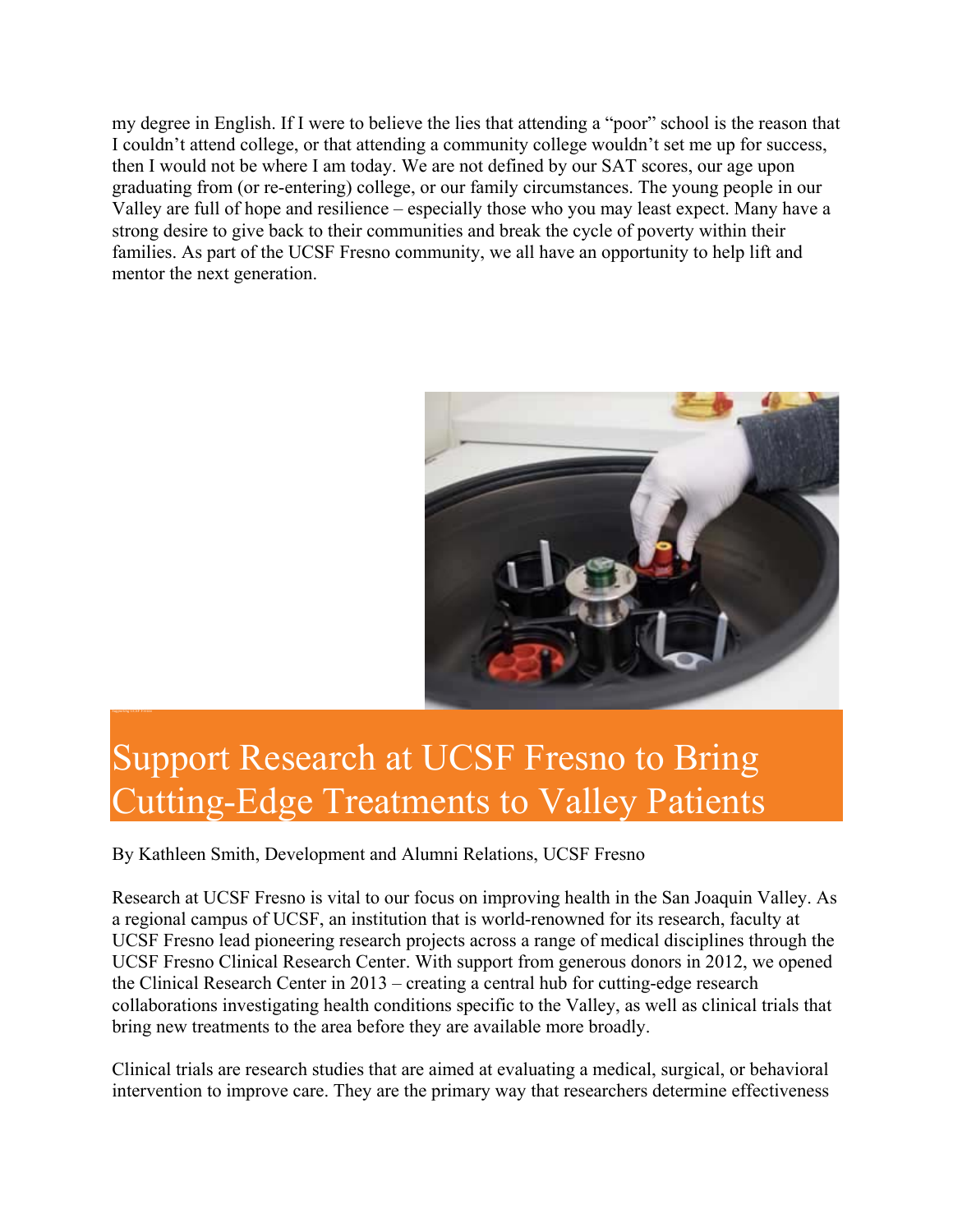and safety. Other clinical trials test ways to find a disease early or test ways to prevent a health problem.

Despite the many challenges brought about by the pandemic, faculty at UCSF Fresno continue to be at the forefront of active clinical research. Currently, 50 research studies and clinical trials are underway at the Clinical Research Center for a wide variety of health conditions including COVID-19, liver diseases, pulmonary hypertension, vascular diseases, Valley fever, hematologic malignancies, lung cancer, neuro and vascular surgeries to name a few.

In many COVID-19 clinical trials, UCSF Fresno took a leading role and was the first center in the world to enroll in some of the multicenter trials. Other investigations include a study of nonalcoholic fatty liver disease (NAFLD) in children, led by Marina Roytman, MD, FACP, a UCSF Fresno hepatologist and director of the Liver Program; a retrospective evaluation of Pulmonary Arterial Hypertension (PAH) by UCSF Fresno Pulmonologist Vijay Balasubramanian, MD, MRCP; regulatory T Cell function in preventing Valley fever outcomes by Mohamed Fayed, MD, a pulmonary and critical disease specialist; and a heart failure study by UCSF cardiologist Richard Kiel, MD.

"We are moving from tagging along in nationwide trials to equal partners at the table with centers such as UC Davis, UCLA, UCSF main campus, Stanford and others," said Eyad Almasri, MD, assistant dean for Research at UCSF Fresno. "We are also looking to increasing collaboration with sister institutions such as UC Merced and Fresno State who share our mission in advancing science and health care in Central California", said Dr. Almasri.

"None of this work would have been possible without both the commitment of our faculty and the access to resources like the Clinical Research Center," said UCSF Fresno Associate Dean Michael W. Peterson, MD, FCCP, MACP. "Unfortunately, clinical research is an expensive endeavor and grants for research rarely cover all the costs. We depend on philanthropy in part to continue this work and look forward to opportunities to talk about our work with any interested parties."

Your generous support of the UCSF Fresno Clinical Research Center helps ensure our faculty have the resources they need to pilot new research and expand clinical trials in an era of rising research costs and fluctuating federal funding. Your gifts enable researchers to approach longstanding, intractable problems from a new perspective while also allowing them to pivot in realtime to address new health concerns like COVID-19.

To learn more about how your gift to UCSF Fresno can inspire a healthier future for the Valley and beyond, please contact Kathleen Smith, assistant director of development at (559) 499-6426 or kathleen.smith@ucsf.edu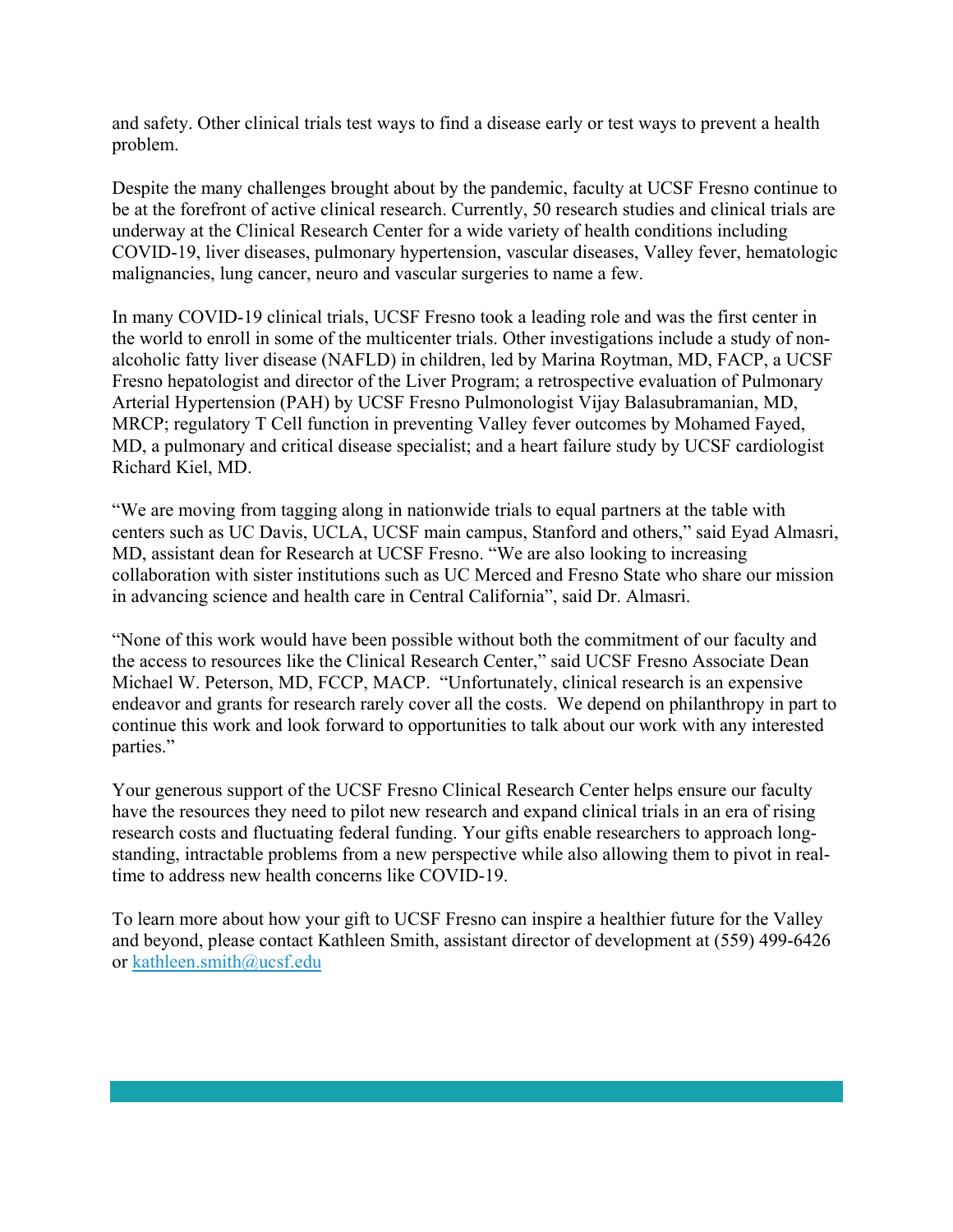#### *Kudos*

### UCSF Fresno Recognition



*Gail Newel, MD, MPH, FACOG*

Kudos to **Gail Newel**, **MD, MPH, FACOG**, former faculty member at UCSF Fresno, graduate of the UCSF Fresno Obstetrics and Gynecology Residency Program and current Santa Cruz County Health Officer, for being honored with the 2021 PEN/Benenson Courage Award from PEN America, which honors individuals for exceptional acts of courage in the exercise of freedom of expression. Dr. Newel was recognized for pursuing stringent measures to contain COVID-19. Her efforts and that of Santa Cruz County's health director resulted in Santa Cruz experiencing some of the lowest COVID case rates and one of the smallest gaps in vaccination by race or ethnicity.



Congratulations to **Renee Kinman, MD,** for being honored with a **2022 Fresno Compact Award** for her work with the Fresno County Office of Education and Fresno Unified School District on pathway programs for students interested in careers in health and medicine. The Fresno Compact recognizes businesses and individuals that go above and beyond to help students.